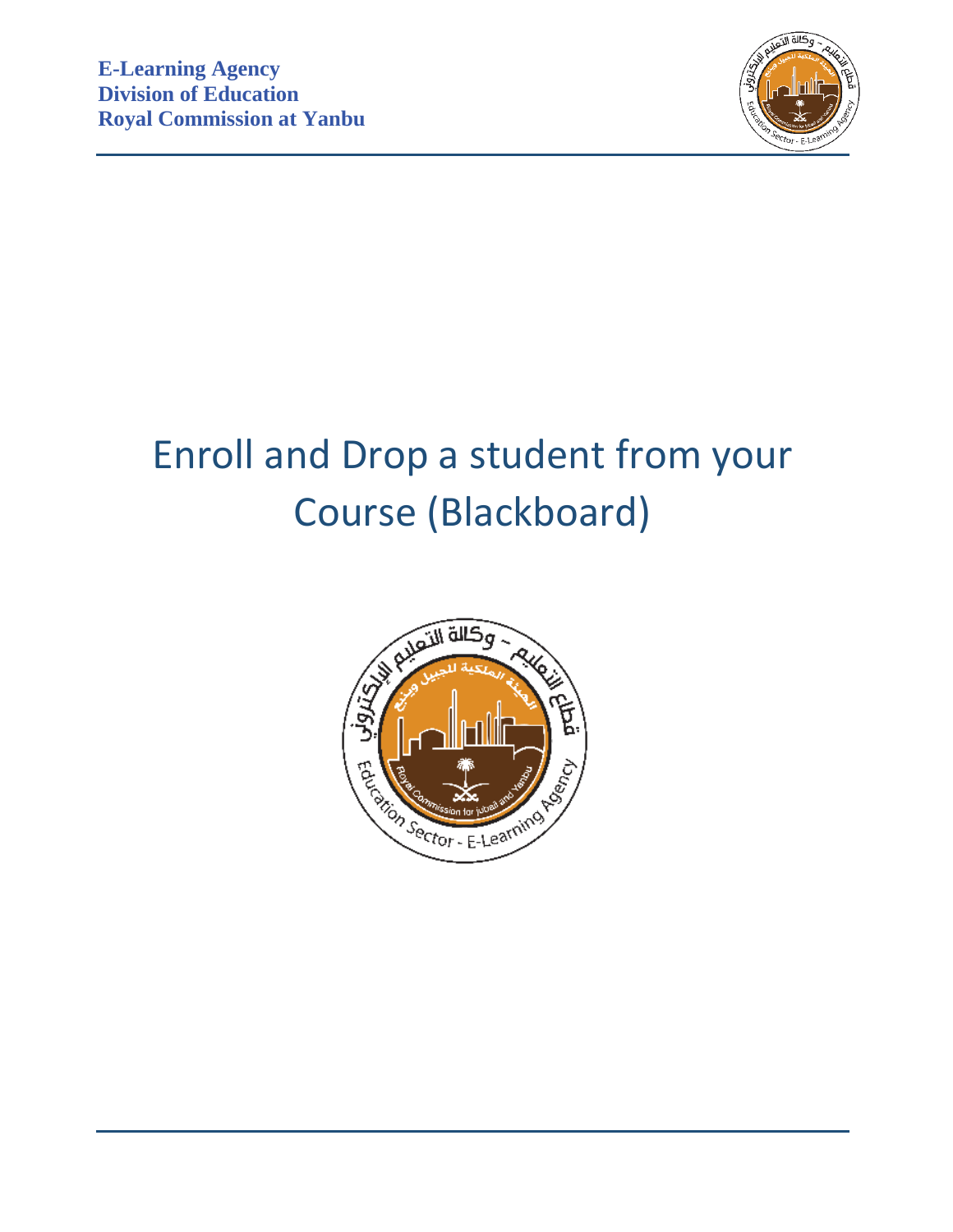

## **ENROLLING A STUDENT INTO COURSE**

#### **Note: You do not need to manually enroll students in your Blackboard courses.**

Blackboard's student enrollment data comes directly from the RCYCI Student Information System (SIS) and is updated at the end of every week. When a student officially enrolls or drops in your course, that student is automatically added or removed from your Blackboard course roster after updating.

Please note that Blackboard automatically prevents you from accidentally enrolling a student into the same course twice. To see a list of students already enrolled in your course:

1. Select course from course list where you want to enroll student.



2. On your course's Control Panel, under **Users and Groups**, click **Users**.

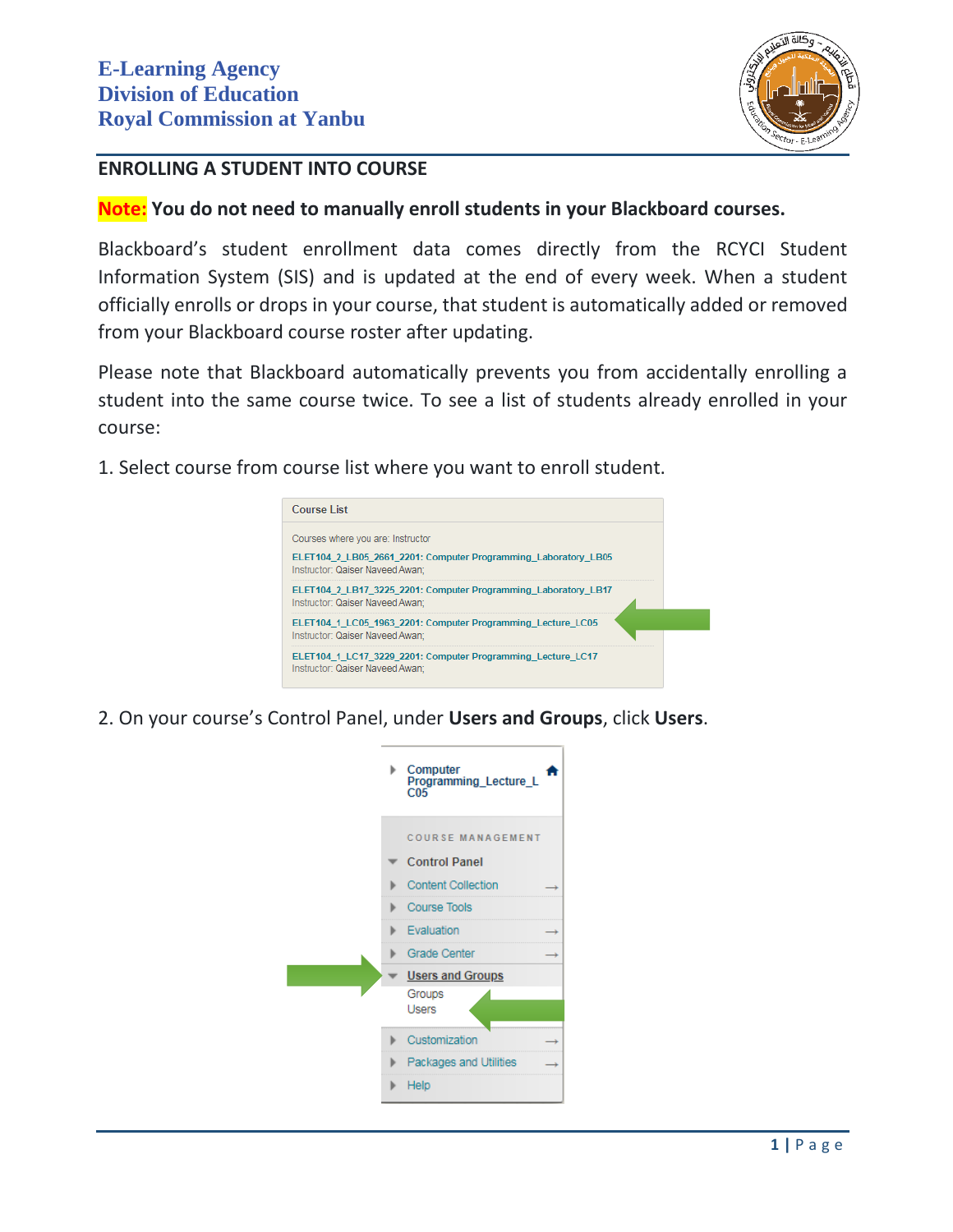

3. Choose **"Not Blank"** [This tells Blackboard to display all users.] and Click Go.

| <b>Users</b>                                              |                              |                              |                |          |           |
|-----------------------------------------------------------|------------------------------|------------------------------|----------------|----------|-----------|
| Enroll User $\sim$                                        |                              |                              |                |          |           |
| Search: Username v<br>Not blank V<br>Contains<br>Equal to | Go                           |                              |                |          |           |
| Starts with<br>Not blank<br>Remove Users from Course      |                              |                              |                |          | Refresh   |
| <b>First Name</b><br>Username                             | <b>Last Name</b> $\triangle$ | Email                        | Role           | Observer | Available |
| <b>MOHAMMAD</b><br>4110428<br>$\Box$                      | <b>ABDULKARIM</b>            | Mohammad.tahir16.m@gmail.com | <b>Student</b> |          | Yes       |
| <b>MOHAMMED</b><br>4110374                                | <b>AKBAR</b>                 | m0o0.akbar@gmail.com         | Student        |          | Yes       |

**To add additional students to your Blackboard course roster.**

1. On your course's Control Panel, under **Users and Groups**, click **Users**.



2. Go to **Find Users to Enroll** (Note: This step confuses some. Do NOT click or use the search box. Instead, click the Find Users to Enroll button in the upper left corner of the page.)

| <b>Users</b>                               |    |
|--------------------------------------------|----|
| Enroll User $\sim$                         |    |
| <b>Create User</b><br>Find Users to Enroll | Go |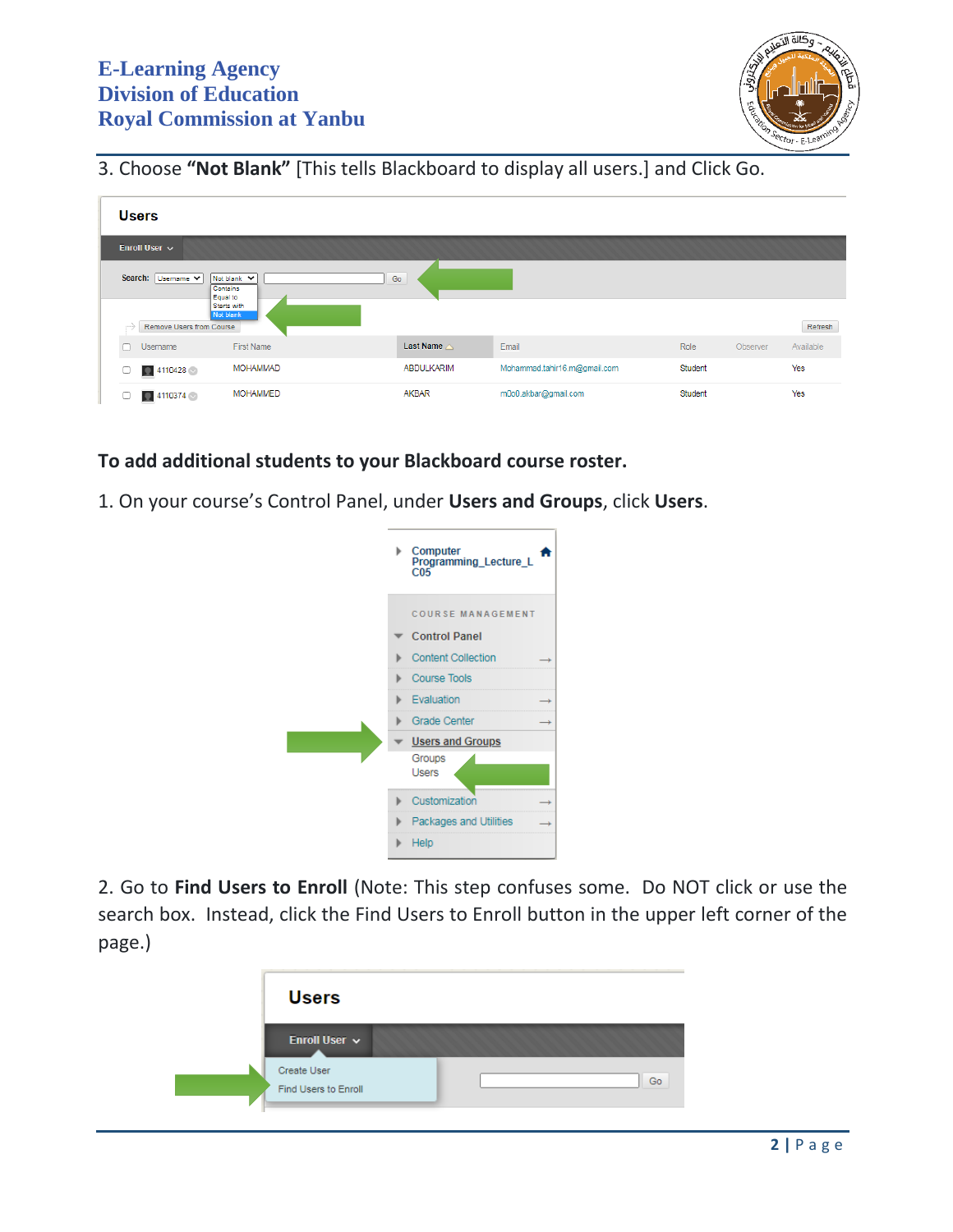

#### 3. Click **Browse**.

- If you know the student's Blackboard username, manually type it into the **Username** box.
- Leave the Role pull-down list set to **Student**.
- Leave Enrollment Availability set to **Yes**.
- Click Submit.
- Do NOT click the browse button. Instead, once you have keyed in the student's username, click directly **Submit** after enter username.
- **If you do not know** the student's Blackboard username, leave the Username box empty and click the **Browse** button and then search for the student proceed directly to **Step 4**.

|                                 | Add Enrollments: ELET104_1_LC05_1963_2201                                                                                                                                                         |                         |
|---------------------------------|---------------------------------------------------------------------------------------------------------------------------------------------------------------------------------------------------|-------------------------|
| search for users. More Help     | Users that have an existing account in the system can be enrolled in the course. Click Browse to search for users. Only users that are not already enrolled in the Course will be identified in a |                         |
| $*$ Indicates a required field. |                                                                                                                                                                                                   |                         |
| <b>ENROLL USERS</b>             |                                                                                                                                                                                                   |                         |
|                                 | Enter one or more Usernames. Se, rate multiple Usernames with commas. Click Browse to search.                                                                                                     |                         |
| * Username                      | Browse                                                                                                                                                                                            |                         |
| Role                            | Student<br>$\checkmark$                                                                                                                                                                           |                         |
| <b>Enrollment Availability</b>  | $\bullet$ Yes $\circ$ No                                                                                                                                                                          |                         |
|                                 |                                                                                                                                                                                                   |                         |
| Click Submit to proceed.        |                                                                                                                                                                                                   | <b>Submit</b><br>Cancel |

# 4. Select **Username** from dropdown box and type user name in search box then press **Go**.

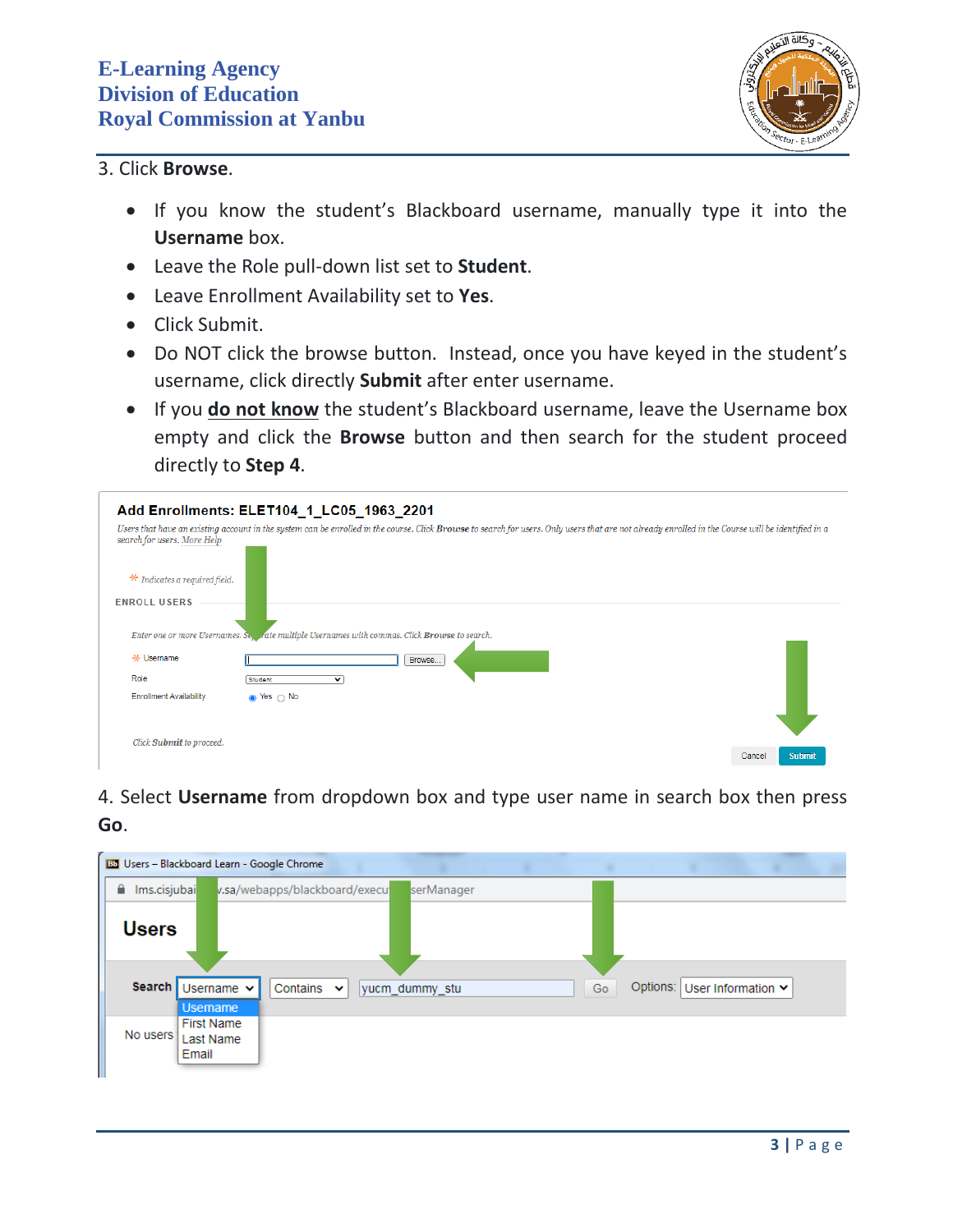

5. Click to select student and press Submit.

|               |                 | <b>BB</b> Users - Blackboard Learn - Google Chrome         |                              |                |                                 |          | $\blacksquare$ $\blacksquare$ | $\mathbf{x}$ |
|---------------|-----------------|------------------------------------------------------------|------------------------------|----------------|---------------------------------|----------|-------------------------------|--------------|
|               |                 | ms.cisjubail.gov.sa/webapps/blackboard/execute/userManager |                              |                |                                 |          |                               | $\Theta$     |
| <b>Users</b>  |                 |                                                            |                              |                |                                 |          |                               |              |
| <b>Search</b> | Username $\sim$ | Contains $\sim$                                            |                              | Go             | Options: User Information ↓     |          |                               |              |
| M             | <b>Status</b>   | <b>First Name</b>                                          | <b>Last Name</b> $\triangle$ | Username       | Email                           |          |                               |              |
| ☑             |                 | <b>YUCM</b>                                                | Student                      | yucm_dummy_stu | yucm dummy stu@stu.rcyci.edu.sa |          |                               |              |
|               |                 |                                                            |                              |                | Displaying 1 to 1 of 1 items    | Show All | $P$ aging                     |              |
|               |                 |                                                            |                              |                |                                 | Cancel   | <b>Submit</b>                 |              |
|               |                 |                                                            |                              |                |                                 |          |                               |              |
|               |                 |                                                            |                              |                |                                 |          |                               |              |

# 6. Click **Submit** to Enroll selected student your list.

## Add Enrollments: ELET104\_1\_LC05\_1963\_2201

Users that have an existing account in the system can be enrolled in the course. Click **Browse** to search for users. Only users that are not already enrolled in the Course will be identified in a search for users. More Help

| $\star$ Indicates a required field. |                                                                                               |        |               |  |  |  |
|-------------------------------------|-----------------------------------------------------------------------------------------------|--------|---------------|--|--|--|
| <b>ENROLL USERS</b>                 |                                                                                               |        |               |  |  |  |
|                                     | Enter one or more Usernames. Separate multiple Usernames with commas. Click Browse to search. |        |               |  |  |  |
| * Username                          | yucm_dummy_stu<br>Browse                                                                      |        |               |  |  |  |
| Role                                | Student<br>$\check{ }$                                                                        |        |               |  |  |  |
| <b>Enrollment Availability</b>      | Yes $\bigcirc$ No<br>$\bullet$                                                                |        |               |  |  |  |
| Click Submit to proceed.            |                                                                                               | Cancel | <b>Submit</b> |  |  |  |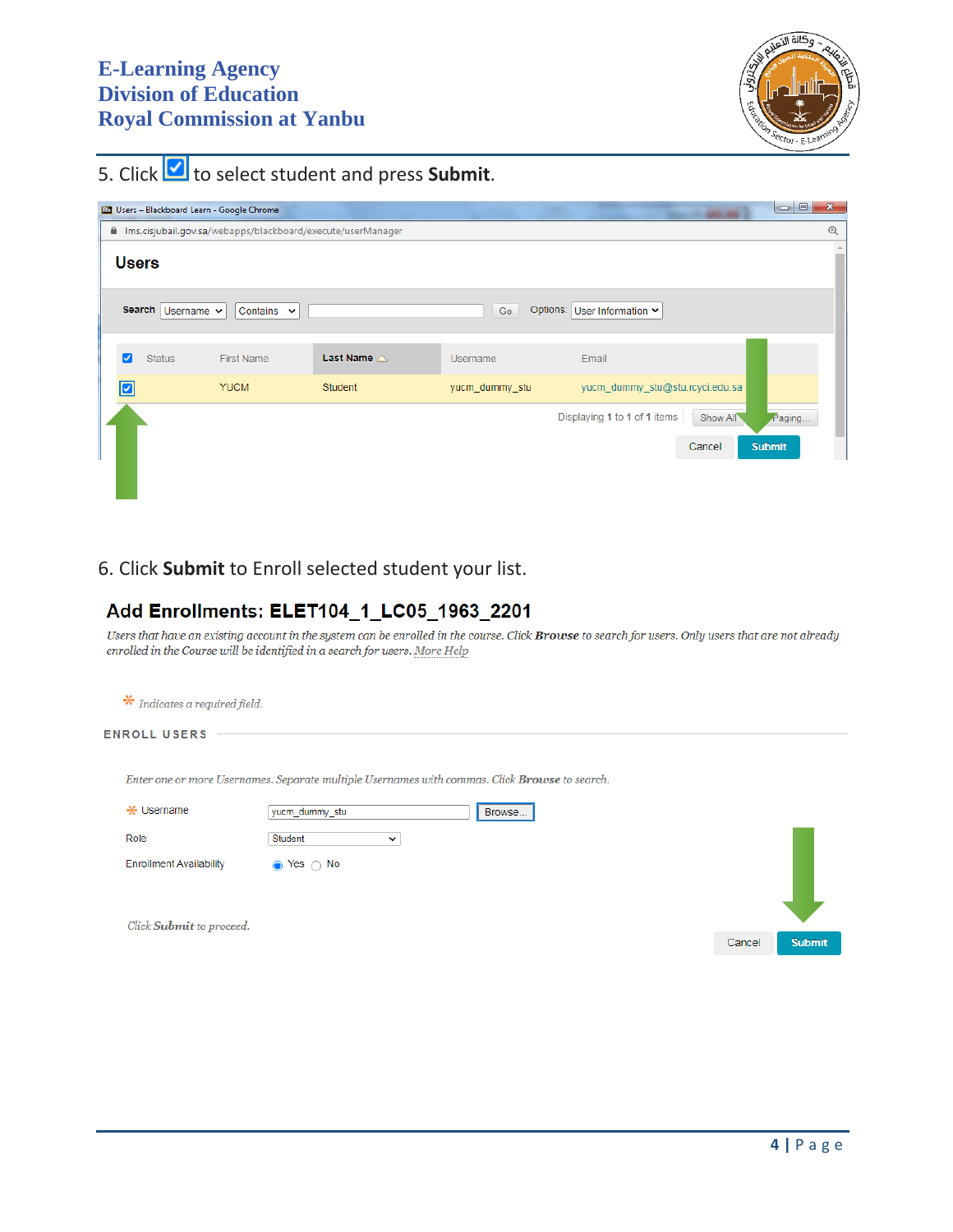

7. Process Success completion message appears and the newly enrolled student has been added in list.

| R |                                          |               |     |               |                          |                                                    |                       | My Institution                  | <b>Courses</b>          |           | Community  | <b>Services</b>     |
|---|------------------------------------------|---------------|-----|---------------|--------------------------|----------------------------------------------------|-----------------------|---------------------------------|-------------------------|-----------|------------|---------------------|
|   | 合创<br><b>Users</b>                       |               |     |               |                          |                                                    |                       |                                 | $\widehat{\mathcal{C}}$ | <b>IR</b> | $\sqrt{2}$ | Edit Mode is: (OON) |
|   | $\blacktriangleright$ Computer<br>₳      |               |     |               |                          | Success: Enrollment added for user: yucm_dummy_stu |                       |                                 |                         |           |            | $\odot$             |
|   | Programming Lecture L<br>C <sub>05</sub> |               |     | Users         |                          |                                                    |                       |                                 |                         |           |            |                     |
|   | <b>COURSE MANAGEMENT</b>                 |               |     | Enroll User v |                          |                                                    |                       |                                 |                         |           |            |                     |
|   | <b>Control Panel</b>                     |               |     |               |                          |                                                    |                       |                                 |                         |           |            |                     |
|   | <b>Content Collection</b>                | $\rightarrow$ |     | Search: User  | ◡<br>Not blank $\sim$    |                                                    | Go                    |                                 |                         |           |            |                     |
|   | <b>Course Tools</b>                      |               |     |               |                          |                                                    |                       |                                 |                         |           |            |                     |
|   | Evaluation                               | $\rightarrow$ |     |               |                          |                                                    |                       |                                 |                         |           |            |                     |
|   | <b>Grade Center</b>                      | $\rightarrow$ |     |               | Remove Users from Course |                                                    |                       |                                 |                         |           |            | Refresh             |
|   | <b>Users and Groups</b>                  |               |     |               |                          |                                                    |                       |                                 |                         |           |            |                     |
|   | Groups                                   |               |     | Username      |                          | First Name                                         | Last Name $\triangle$ | Email                           |                         | Role      |            | Observer Available  |
|   | <b>Users</b>                             |               | - 1 | Ω             | 28                       | <b>MOHAMMAD</b>                                    | <b>ABDUL</b>          |                                 | @gmail.com              | Student   |            | Yes                 |
|   | Customiz<br>Packages and others          |               | U   |               | View yucm_dummy_stu      | <b>YUCM</b>                                        | <b>Student</b>        | yucm dummy stu@stu.rcyci.edu.sa |                         | Student   |            | Yes                 |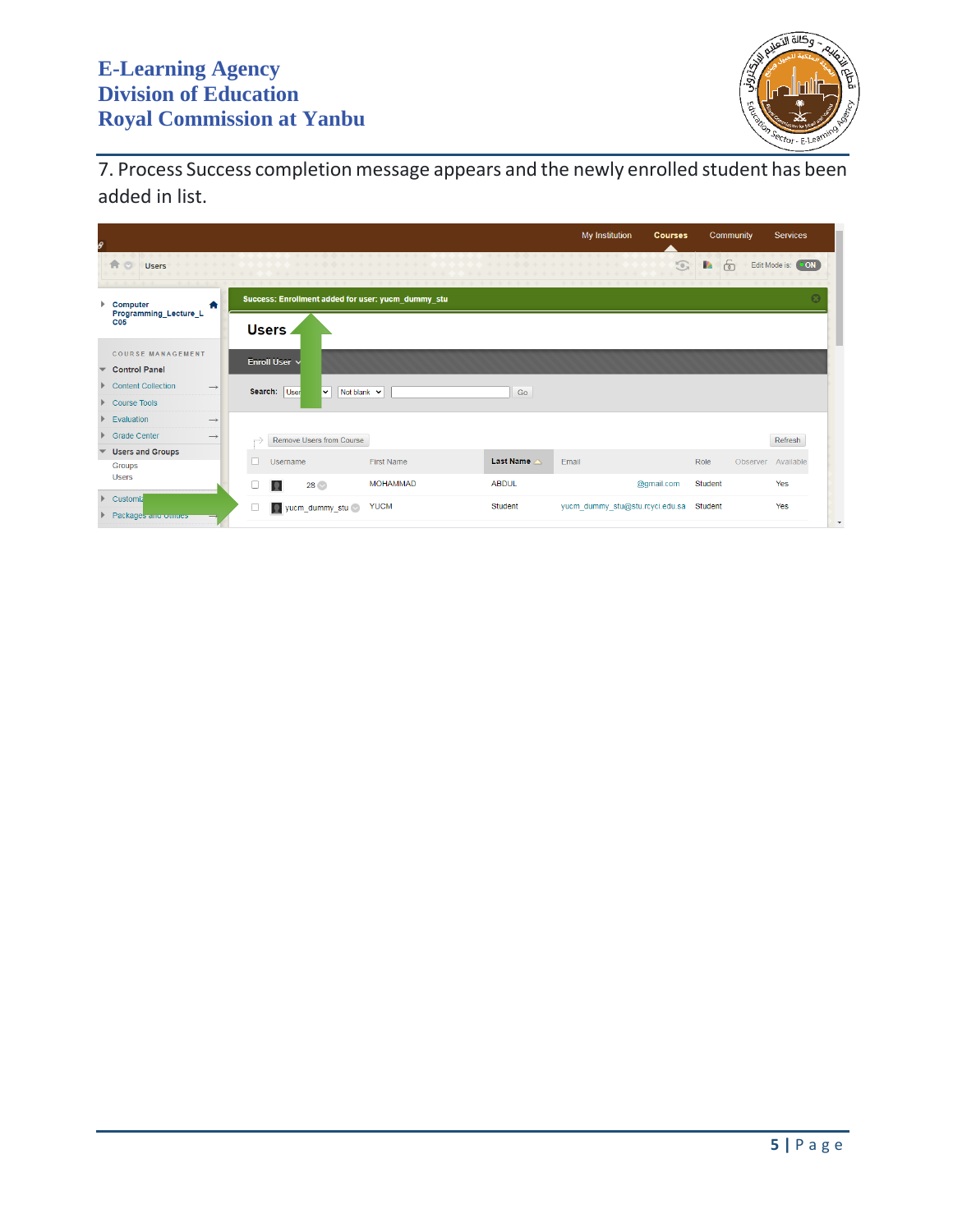

# **DROP (REMOVE) A STUDENT FROM COURSE**

**PLEASE NOTE: Be careful when removing students manually from Blackboard course as all information associated with the student (including grades and assignment submissions) will be deleted. Before removing students, make sure you do not need to refer back to these students' grades, assignments, quizzes, etc. from the Blackboard course site. Please wait until next user data update from SIS to Blackboard a student drops automatically from your course.**

#### **Manual Student Drop/Remove**

1. Select course from course list where you want to drop/remove student.



2. On your course's Control Panel, under **Users and Groups**, click **Users**.

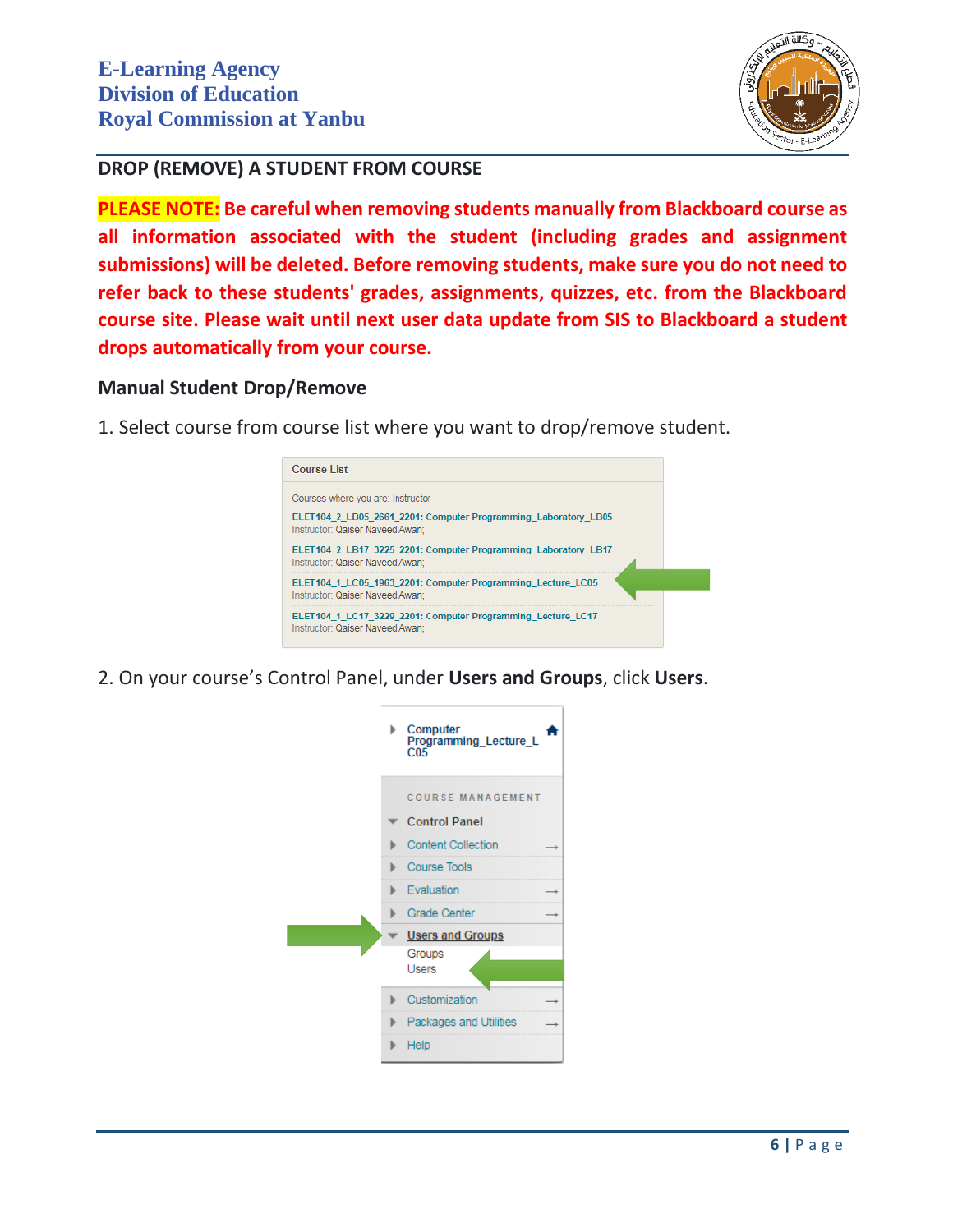

3. Select **Username** from first dropdown **Contains** from the second search option and type the **user name** you want to delete in search box and press Go.

|         | <b>Users</b>                                            |                |                                                                   |                              |                      |         |                    |            |
|---------|---------------------------------------------------------|----------------|-------------------------------------------------------------------|------------------------------|----------------------|---------|--------------------|------------|
|         | <b>Enroll User</b>                                      |                |                                                                   |                              |                      |         |                    |            |
| Search: | Username $\sim$<br><b>Username</b><br><b>First Name</b> |                | yucm_dummy_stu<br>Not blank $\sim$<br><b>Contains</b><br>Equal to | Go                           |                      |         |                    |            |
|         | Last Name<br>Email<br><b>Remove Users from Course</b>   |                | Starts with<br>Not blank                                          |                              |                      |         |                    | Refresh    |
|         | <b>Username</b>                                         |                | <b>First Name</b>                                                 | <b>Last Name</b> $\triangle$ | Email                | Role    | Observer Available |            |
| г       | <b>Q</b> 411                                            | $\circ$        | <b>MOHAMMAD</b>                                                   | <b>ABDULKARIM</b>            | 16.m@gmail.com       | Student |                    | Yes        |
| L       | <b>Q</b> 4110                                           | $\circledcirc$ | <b>MOHAMMED</b>                                                   | AK                           | @gmail.com           | Student |                    | Yes        |
|         | A440                                                    | m              | <b>AHMAD</b>                                                      | ΔΙ ΔΗΜΔΠΕ                    | Ho0Odv0500@gmail.com | Student |                    | <b>Yes</b> |

4. Select the **checkbox** to the left of the student's name. Select the "**Remove Users from Course"** button.

#### **Users**

| Enroll User v                                                  |                   |                       |                                 |                |          |             |
|----------------------------------------------------------------|-------------------|-----------------------|---------------------------------|----------------|----------|-------------|
| Contains $\sim$<br>Search:<br>Username $\sim$                  | yucm_dummy_stu    |                       | Go                              |                |          |             |
| <b>Remove Users from Course</b><br>1 items have been selected. |                   |                       |                                 |                |          | Refresh     |
| <b>Username</b><br>◡                                           | <b>First Name</b> | Last Name $\triangle$ | Email                           | Role           | Observer | Available   |
| yucm_dummy_stu                                                 | <b>YUCM</b>       | Student               | yucm_dummy_stu@stu.rcyci.edu.sa | <b>Student</b> |          | <b>Yes</b>  |
| <b>Remove Users from Course</b>                                |                   |                       |                                 |                |          | Refresh     |
|                                                                |                   |                       | Displaying 1 to 1 of 1 items    |                | Show All | Edit Paging |

# 5. Click **"OK"** to delete.